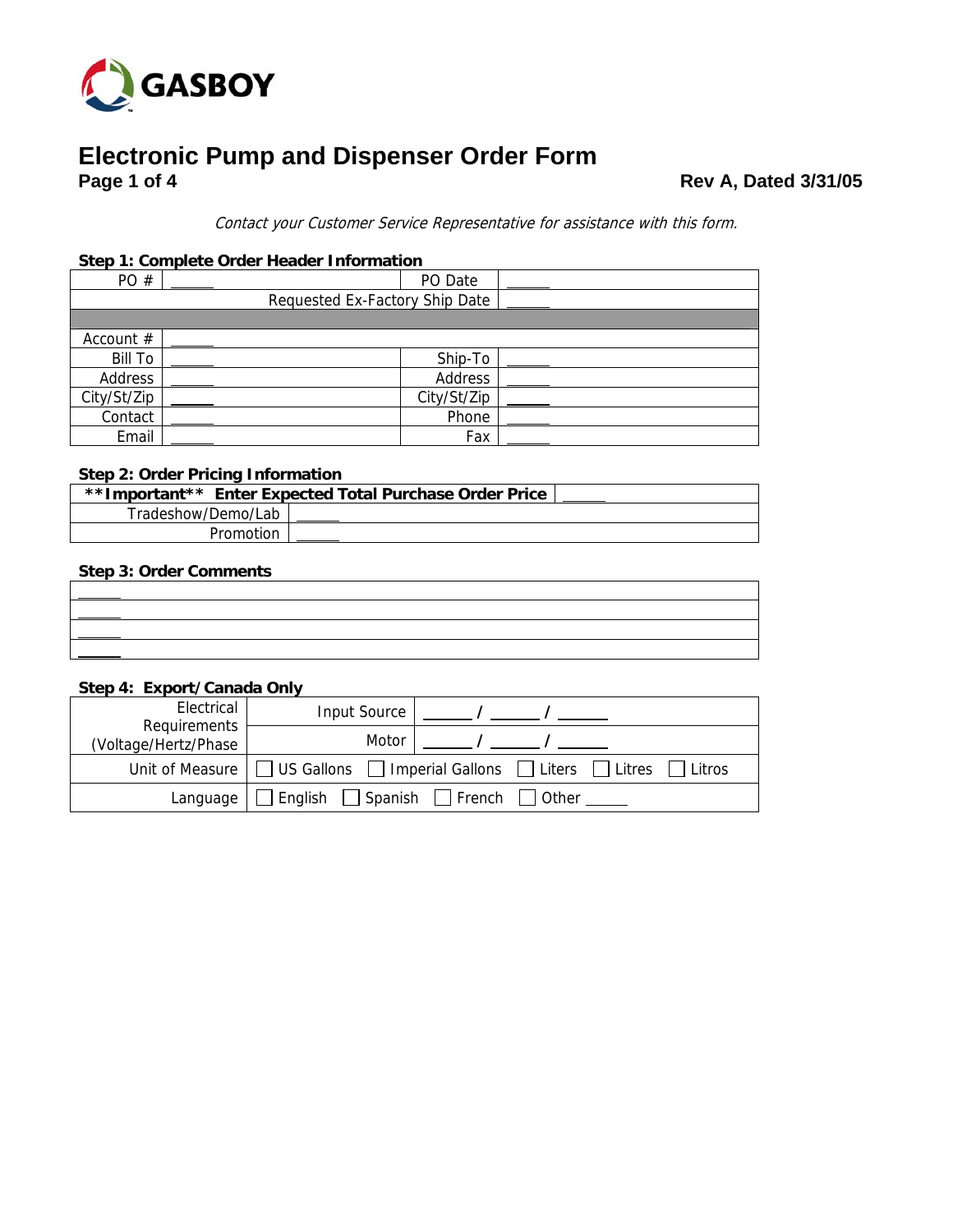

## **Electronic Pump and Dispenser Order Form Page 2 of 4 Rev A, Dated 3/31/05**

|                 |     |                     | <b>Gasboy Electronic Series - Dispensers</b>                     |                       |                                       |
|-----------------|-----|---------------------|------------------------------------------------------------------|-----------------------|---------------------------------------|
| Line            | QTY | <b>Model Number</b> | <b>Description</b>                                               | Graphic<br>Template # | <b>Line Item Unit</b><br><b>Price</b> |
| 1               |     | 9852QX              | Single (15GPM/57LPM)                                             |                       |                                       |
| $\overline{2}$  |     | 9852QXTW1           | Twin - One Product (15GPM/57LPM)                                 |                       |                                       |
| 3               |     | 9852QXTW2           | Twin - Two Product (15GPM/57LPM)                                 |                       |                                       |
| 4               |     | 9853QX              | Single (22GPM/83LPM)                                             |                       |                                       |
| 5               |     | 9853QXTW1           | Twin - One Product (22GPM/83LPM)                                 |                       |                                       |
| 6               |     | 9853QXTW2           | Twin - Two Product (22GPM/83LPM)                                 |                       |                                       |
| 7               |     | 9840QX              | Single (40GPM/151LPM)                                            |                       |                                       |
| 8               |     | 9850AX              | Single - High Flow (Av Gas/E85/M85 Compatible)<br>(50GPM/188LPM) |                       |                                       |
| 9               |     | 9850AXTW1           | Twin - One Product (Av Gas/E85/M85 Compatible)<br>(50GPM/188LPM) |                       |                                       |
| 10              |     | 9850AXTW2           | Twin - Two Product (Av Gas/E85/M85 Compatible)<br>(50GPM/188LPM) |                       |                                       |
| 11              |     | 9853AX              | Single - High Flow (Av Gas/E85/M85 Compatible)<br>(22GPM/83LPM)  |                       |                                       |
| 12 <sub>2</sub> |     | 9853AXTWI           | Twin – One Product (Av Gas/E85/M85 Compatible)<br>(22GPM/83LPM)  |                       |                                       |
| 13              |     | 9853AXTW2           | Twin - Two Product (Av Gas/E85/M85 Compatible)<br>(22GPM/83LPM)  |                       |                                       |

|      | <b>Gasboy Electronic Series - Pumps</b> |                     |                                                                  |                      |                                       |  |  |  |
|------|-----------------------------------------|---------------------|------------------------------------------------------------------|----------------------|---------------------------------------|--|--|--|
| Line | <b>Unit</b><br>Quantity                 | <b>Model Number</b> | <b>Description</b>                                               | Graphic<br>Template# | <b>Line Item Unit</b><br><b>Price</b> |  |  |  |
| 14   |                                         | 9852Q               | Single (15GPM/56LPM)                                             |                      |                                       |  |  |  |
| 15   |                                         | 9852QTW1            | Twin - One Product (15GPM/56LPM)                                 |                      |                                       |  |  |  |
| 16   |                                         | 9852QTW2            | Twin - Two Product (15GPM/56LPM)                                 |                      |                                       |  |  |  |
| 17   |                                         | 9853Q               | Single (22GPM/83LPM)                                             |                      |                                       |  |  |  |
| 18   |                                         | 9853QTW1M           | Twin - One Product (22GPM/83LPM)                                 |                      |                                       |  |  |  |
| 19   |                                         | 9853QTW2            | Twin - Two Product (22GPM/83LPM)                                 |                      |                                       |  |  |  |
| 20   |                                         | 9840Q               | Single (40GPM/151LPM)                                            |                      |                                       |  |  |  |
| 21   |                                         | 9850A               | Single – High Flow (Av Gas/E85/M85 Compatible)<br>(50GPM/188LPM) |                      |                                       |  |  |  |
| 22   |                                         | 9822Q               | Standard Speed (15GPM/57LPM)                                     |                      |                                       |  |  |  |
| 23   |                                         | 9823Q               | High Speed (21GPM/79LPM)                                         |                      |                                       |  |  |  |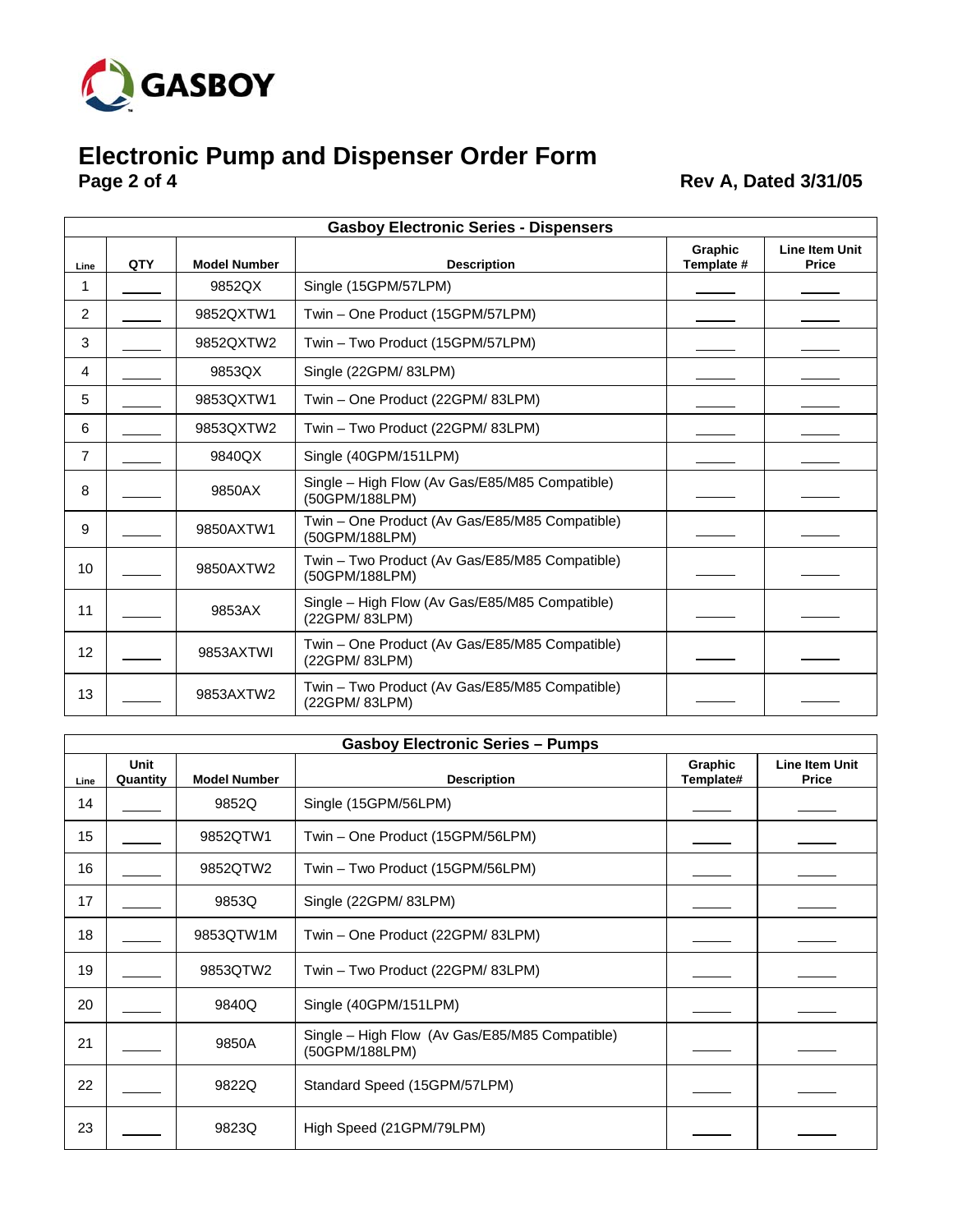

# **Electronic Pump and Dispenser Order Form Page 3 of 4 Rev A, Dated 3/31/05**

|      | <b>Gasboy Satellite - Pumps</b> |                               |                                                             |                       |                                       |  |  |
|------|---------------------------------|-------------------------------|-------------------------------------------------------------|-----------------------|---------------------------------------|--|--|
| Line | Unit<br>Quantity                | <b>Model</b><br><b>Number</b> | <b>Description</b>                                          | Graphic<br>Template # | <b>Line Item Unit</b><br><b>Price</b> |  |  |
| 24   |                                 | 215QZ                         | Hi Flow, Satellite Single Front Load (30GPM/113LPM)         |                       |                                       |  |  |
| 25   |                                 | 215QTWZ                       | Hi Flow, Satellite Two Hose Front Load (30GPM/113LPM)       |                       |                                       |  |  |
| 26   |                                 | 215Q                          | Hi Flow, Satellite Single Side Load (30GPM/113LPM)          |                       |                                       |  |  |
| 27   |                                 | 216QZ                         | Ultra Hi Flow, Satellite Single Front Load (50GPM/188LPM)   |                       |                                       |  |  |
| 28   |                                 | 216QTWZ                       | Ultra Hi Flow, Satellite Two Hose Front Load (50GPM/188LPM) |                       |                                       |  |  |
| 29   |                                 | 216Q                          | Ultra Hi Flow, Satellite Single Side Load (50GPM/188LPM)    |                       |                                       |  |  |